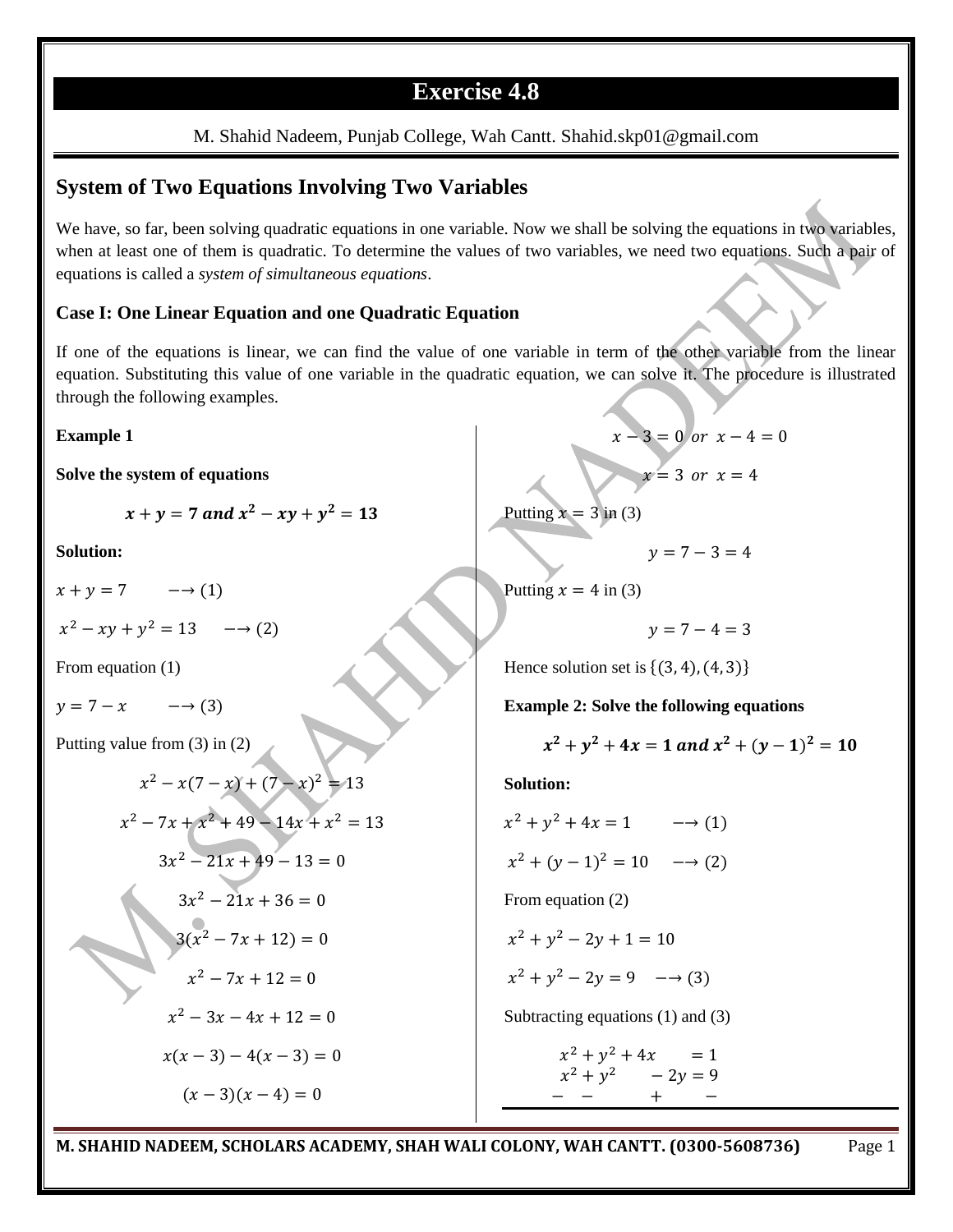$$
4x + 2y = -8
$$
  
\n
$$
2x + y = -4
$$
  
\n
$$
y = -2x - 4 \quad \longrightarrow (4)
$$
  
\nvalue from equation (4) in (1)  
\n
$$
x^{2} + (-2x - 4)^{2} + 4x = 1
$$
  
\n
$$
x^{2} + 4x^{2} + 16x + 16 + 4x = 1
$$
  
\n
$$
5x^{2} + 20x + 15 = 0
$$
  
\n
$$
5(x^{2} + 4x + 3) = 0
$$
  
\n
$$
x^{2} + 4x + 3 = 0
$$
  
\n
$$
x^{2} + 3x + x + 3 = 0
$$

$$
x(x + 3) + 1(x + 3) = 0
$$
  
\n
$$
(x + 3)(x + 1) = 0
$$
  
\n
$$
x + 3 = 0 \text{ or } x + 1 = 0
$$
  
\n
$$
x = -3 \text{ or } x = -1
$$
  
\nPutting  $x = -3$  in (3)  
\n
$$
y = -2(-3) - 4 = 2
$$
  
\nPutting  $x = -1$  in (3)  
\n
$$
y = -2(-1) - 4 = -2
$$
  
\nHence solution set is {(-3, 2), (-1, -2)}

# **Exercise**

**Solve the following systems of equations.**

$$
Q\#1: \quad 2x - y = 4; \; 2x^2 - 4xy - y^2 = 6
$$

**Solution:**

Putting

$$
2x - y = 4 \longrightarrow (1)
$$

$$
2x^2 - 4xy - y^2 = 6 \longrightarrow (2)
$$

From equation (1)

$$
y = 2x - 4 \longrightarrow (3)
$$

Putting value from  $(3)$  in  $(1)$ , we have

$$
2x2 - 4x(2x - 4) - (2x - 4)2 = 6
$$
  

$$
2x2 - 8x2 + 16x - (4x2 - 16x + 16) = 6
$$
  

$$
-6x2 + 16x - 4x2 + 16x - 16 - 6 = 0
$$
  

$$
-10x2 + 32x - 22 = 0
$$
  

$$
-2(5x2 - 16x + 11) = 0
$$
  

$$
5x2 - 16x + 11 = 0
$$

$$
5x2 - 5x - 11x + 11 = 0
$$
  
\n
$$
5x(x - 1) - 11(x - 1) = 0
$$
  
\n
$$
(x - 1)(5x - 11) = 0
$$
  
\n
$$
x - 1 = 0 \text{ or } 5x - 11 = 0
$$
  
\n
$$
x = 1 \text{ or } 5x = 11
$$
  
\n
$$
x = 1 \text{ or } x = \frac{11}{5}
$$

Putting  $x = 1$  in (3)

$$
y = 2(1) - 4 = -2
$$

Putting  $x = 1$  in (3)

$$
y = 2\left(\frac{11}{5}\right) - 4 = \frac{22}{5} - 4 = \frac{22 - 20}{5} = \frac{-2}{5}
$$

Hence solution set is  $\{(1, -2), (\frac{1}{2})\}$  $\frac{11}{5}, \frac{-}{5}$  $\frac{22}{5}$ }}

Q#2:  $x + y = 5$ ;  $x^2 + 2y^2$ Solution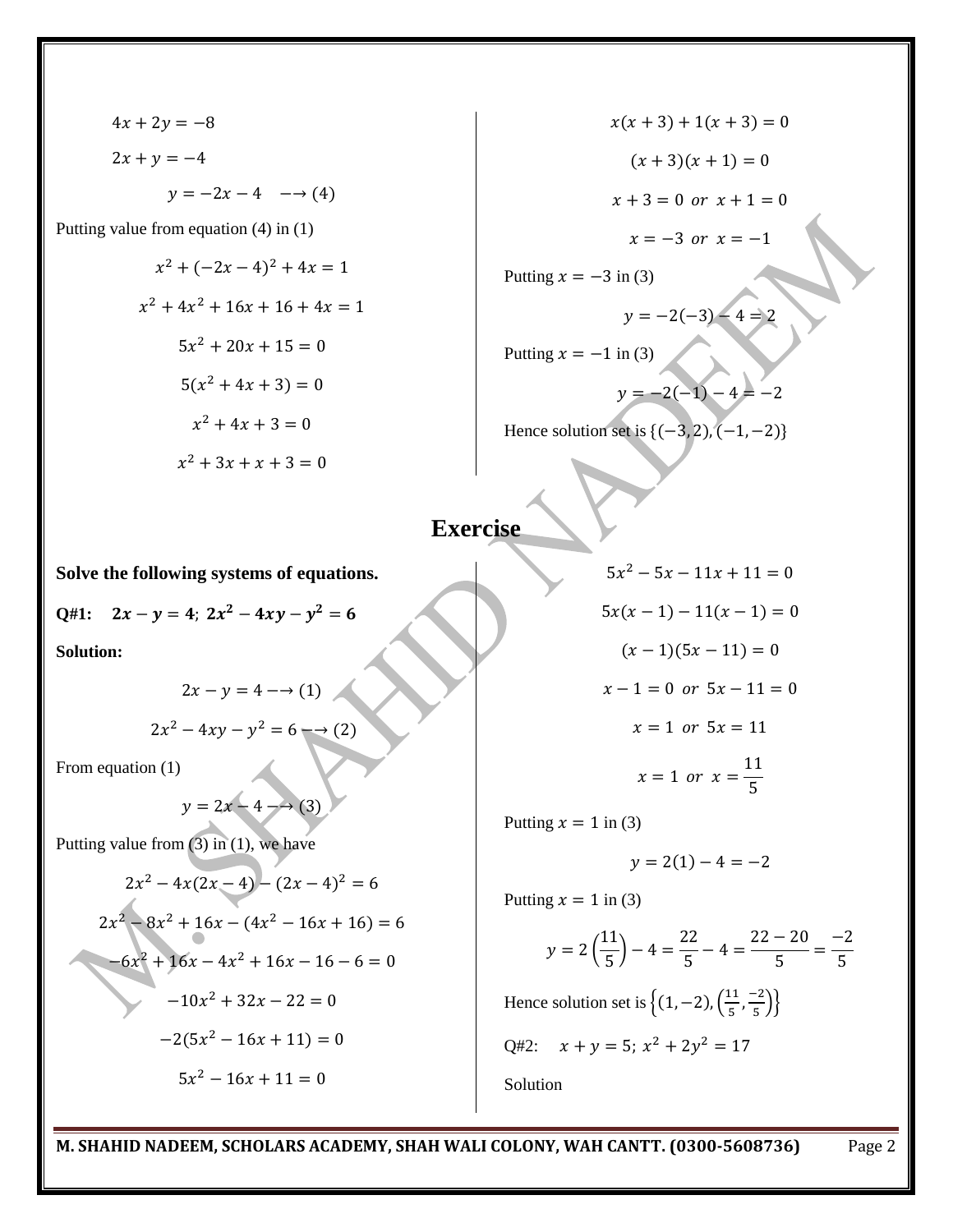$$
x + y = 5 \rightarrow (1)
$$

$$
x^2 + 2y^2 = 17 \rightarrow (2)
$$

From equation (1)

$$
y = 5 - x \longrightarrow (3)
$$

Putting value from (3) in (1), we have

$$
x^{2} + 2(5 - x)^{2} = 17
$$
\n
$$
x^{2} + 2(25 + x^{2} - 10x) = 17
$$
\n
$$
x^{2} + 50 + 2x^{2} - 20x - 17 = 0
$$
\n
$$
3x^{2} - 20x + 33 = 0
$$
\n
$$
3x^{2} - 11x - 9x + 33 = 0
$$
\n
$$
x(3x - 11) - 3(3x - 11) = 0
$$
\n
$$
(3x - 11)(x - 3) = 0
$$
\n
$$
3x - 11 = 0 \text{ or } x - 3 = 0
$$
\n
$$
3x = 11 \text{ or } x = 3
$$
\n
$$
x = \frac{11}{3} \text{ or } x = 3
$$
\nPutting  $x = \frac{11}{3}$  in (3)\n
$$
y = 5 - \frac{11}{3} = \frac{15 - 11}{3}
$$
\nPutting  $x = 3$  in (3)\n
$$
y = 5 - 3 = 2
$$
\nHence solution set is 
$$
\left\{ \left( \frac{11}{3}, \frac{4}{3} \right), (3, 2) \right\}
$$
\n
$$
Q\#3: \quad 3x + 2y = 7; \quad 3x^{2} = 25 + 2y^{2}
$$
\nSolution\n
$$
3x + 2y = 7 - 3(1)
$$
\n
$$
3x^{2} = 25 + 2y^{2} \rightarrow (2)
$$

 $\mathcal{Y}$ 7  $\frac{3\pi}{2}$  –

Putting value from (3) in (1), we have

$$
3x^{2} = 25 + 2\left(\frac{7 - 3x}{2}\right)^{2}
$$
  
\n
$$
3x^{2} = 25 + 2\left(\frac{49 - 42x + 9x^{2}}{4}\right)
$$
  
\n
$$
3x^{2} = 25 + \left(\frac{49 - 42x + 9x^{2}}{2}\right)
$$
  
\n
$$
6x^{2} = 50 + 49 - 42x + 9x^{2}
$$
  
\n
$$
6x^{2} - 9x^{2} + 42x - 50 - 49 = 0
$$
  
\n
$$
3x^{2} + 42x - 99 = 0
$$
  
\n
$$
3x^{2} - 42x + 99 = 0
$$
  
\n
$$
x^{2} - 14x + 33 = 0
$$
  
\n
$$
x^{2} - 11x - 3x + 33 = 0
$$
  
\n
$$
x(x - 11) - 3(x - 11) = 0
$$
  
\n
$$
(x - 11)(x - 3) = 0
$$
  
\n
$$
x - 11 = 0 \text{ or } x - 3 = 0
$$
  
\n
$$
x = 11 \text{ or } x = 3
$$

Putting  $x = 11$  in (3)

$$
y = \frac{7 - 3(11)}{2} = \frac{7 - 33}{2} = \frac{-26}{2} = -13
$$

Putting  $x = 3$  in (3)

$$
y = \frac{7 - 3(3)}{2} = \frac{7 - 9}{2} = \frac{-2}{2} = -1
$$

Hence solution set is  $\{(11, -13), (3, -1)\}\$ 

Q#4: 
$$
x + y = 5; \frac{2}{x} + \frac{3}{y} = 2
$$

Solution

From equation (1)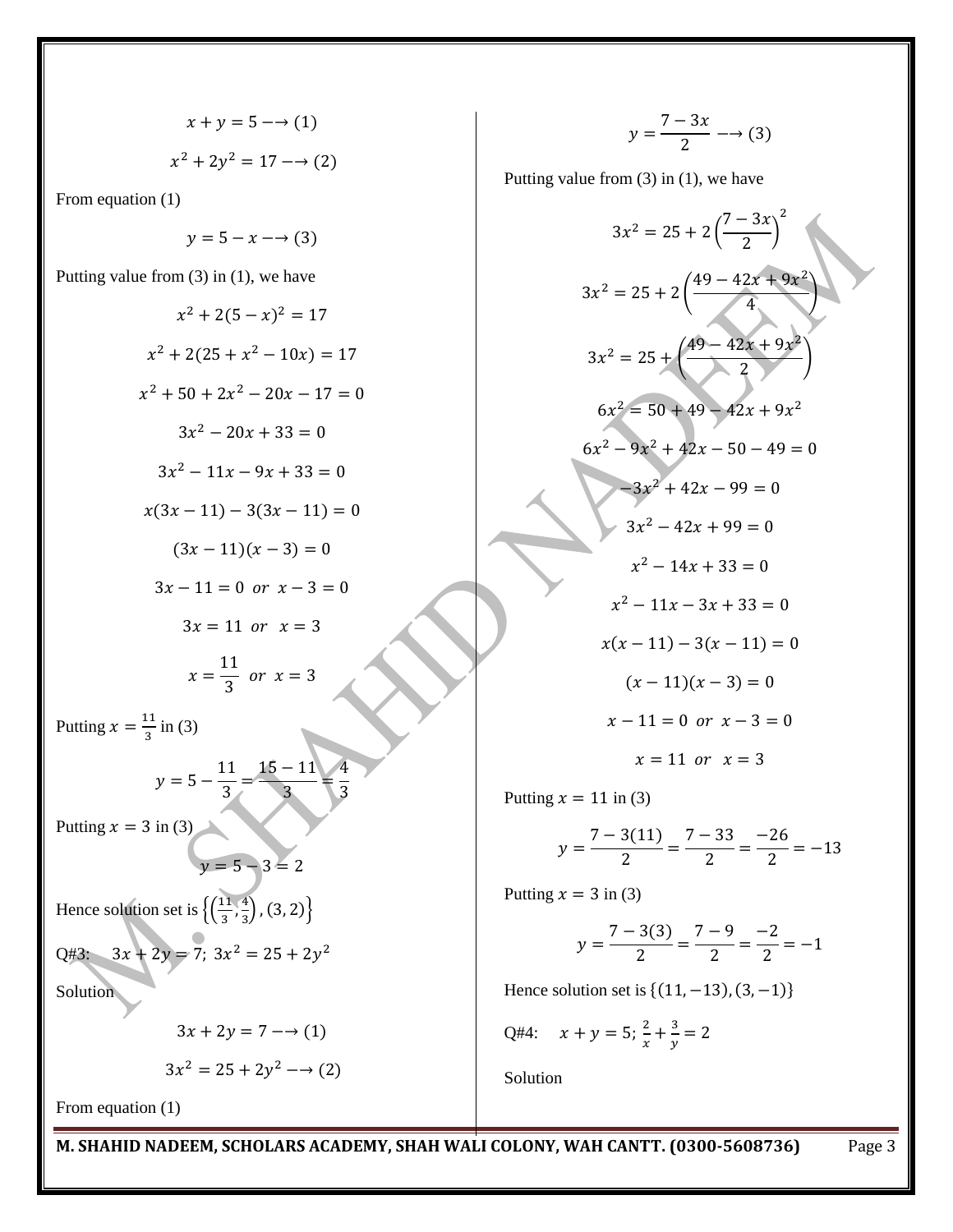$$
x + y = 5 \rightarrow (1)
$$

$$
\frac{2}{x} + \frac{3}{y} = 2 \rightarrow (2)
$$

From equation (1)

$$
y = 5 - x \longrightarrow (3)
$$

Putting value from (3) in (1), we have

$$
\frac{2}{x} + \frac{3}{5-x} = 2
$$

On multiplying by  $x(5-x)$ 

$$
2(5 - x) + 3x = 2x(5 - x)
$$
  
\n
$$
10 - 2x + 3x = 10x - 2x^{2}
$$
  
\n
$$
2x^{2} - 10x + x + 10 = 0
$$
  
\n
$$
2x^{2} - 9x + 10 = 0
$$
  
\n
$$
2x^{2} - 4x - 5x + 10 = 0
$$
  
\n
$$
2x(x - 2) - 5(x - 2) = 0
$$
  
\n
$$
(x - 2)(2x - 5) = 0
$$

$$
x - 2 = 0 \text{ or } 2x - 5 = 0
$$
  

$$
x = 2 \text{ or } 2x = 5
$$
  

$$
x = 2 \text{ or } x = \frac{5}{2}
$$

Putting  $x = 2$  in (3)

$$
=5-2=3
$$

 $\mathcal{V}$ 

Putting  $x=\frac{5}{3}$  $\frac{5}{2}$  in (3)

$$
y = 5 - \frac{5}{2} = \frac{10 - 5}{2} = \frac{5}{2}
$$

Hence solution set is  $\left\{ (2,3), \frac{5}{2} \right\}$  $\frac{5}{2}$ ,  $\frac{5}{2}$  $\frac{5}{2}$ }

Q#5: 
$$
x + y = a + b
$$
;  $\frac{a}{x} + \frac{b}{y} = 2$ 

Solution

$$
x + y = a + b \rightarrow (1)
$$

$$
\frac{a}{x} + \frac{b}{y} = 2 \rightarrow (2)
$$

From equation (1)

$$
y = a + b - x \longrightarrow (3)
$$

Putting value from (3) in (1), we have

$$
\frac{a}{x} + \frac{b}{a+b-x} = 2
$$

On multiplying by 
$$
x(a + b - x)
$$
  
\n $a(a + b - x) + bx = 2x(a + b - x)$   
\n $a^2 + ab - ax + bx = 2ax + 2bx - 2x^2$   
\n $2x^2 - 2ax - 2bx - ax + bx + a^2 + ab = 0$   
\n $2x^2 - 3ax - bx + a^2 + ab = 0$   
\n $2x^2 - (3a + b)x + a^2 + ab = 0$ 

Using quadratic formula

$$
x = \frac{(3a+b) \pm \sqrt{(3a+b)^2 - 4(2)(a^2 + ab)}}{4}
$$
  

$$
x = \frac{(3a+b) \pm \sqrt{9a^2 + b^2 + 6ab - 8a^2 - 8ab}}{4}
$$
  

$$
x = \frac{(3a+b) \pm \sqrt{a^2 + b^2 - 2ab}}{4}
$$
  

$$
x = \frac{(3a+b) \pm \sqrt{(a-b)^2}}{4}
$$
  

$$
x = \frac{(3a+b) \pm (a-b)}{4}
$$
  

$$
x = \frac{3a+b+(a-b)}{4}, x = \frac{(3a+b)-(a-b)}{4}
$$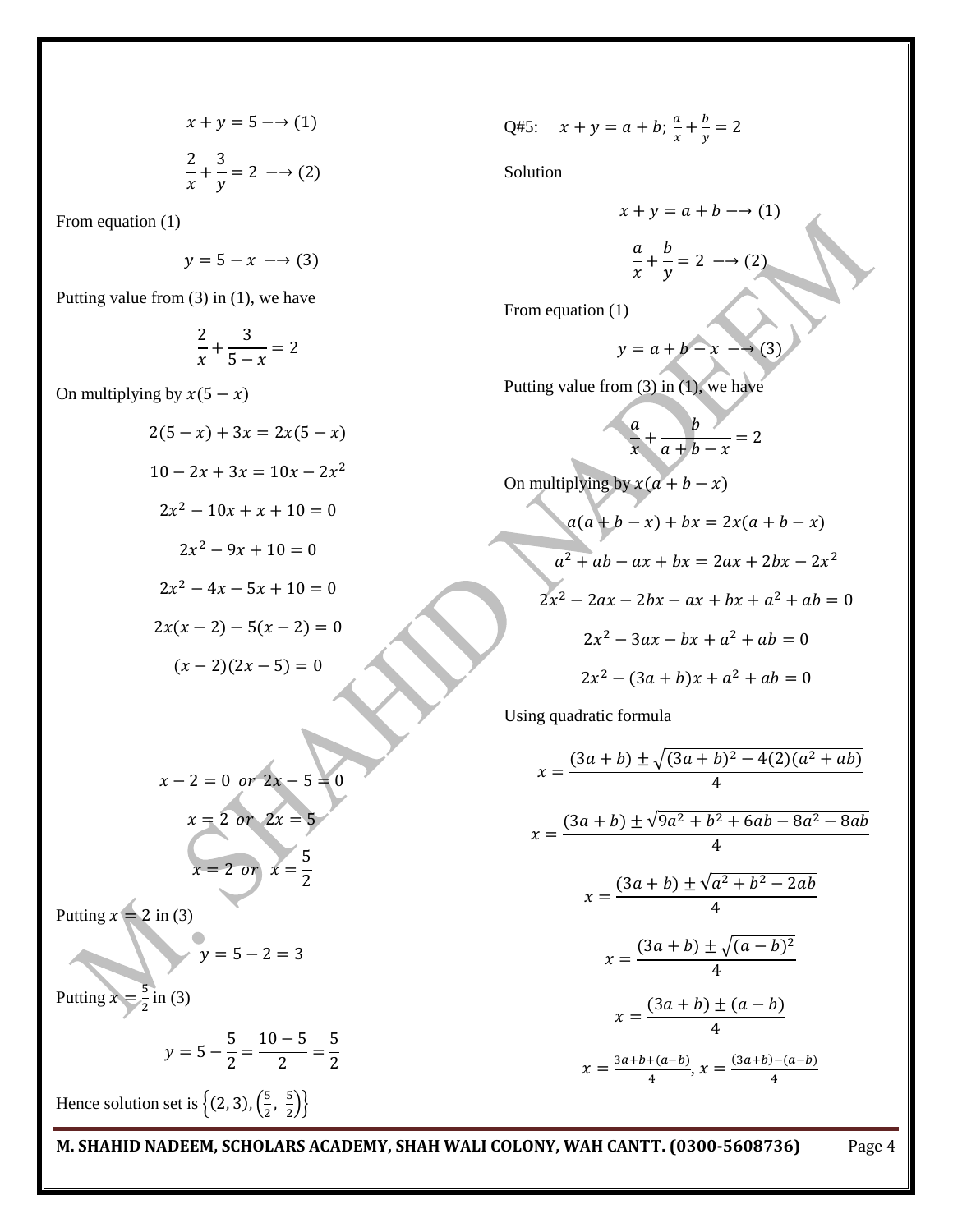$$
x = \frac{3a+b+a-b}{4}, x = \frac{3a+b-a+b}{4}
$$
  
\n
$$
x = \frac{4a}{4}, x = \frac{2a+2b}{4}
$$
  
\n
$$
x = a, x = \frac{a+b}{2}
$$
  
\nPutting  $x = a$  in (3)  
\n
$$
y = a + b - a
$$
  
\n
$$
y = b
$$
  
\nPutting  $x = \frac{a+b}{2}$  in (3)  
\n
$$
y = a + b - \frac{a+b}{2}
$$
  
\n
$$
y = \frac{2a+2b-a-b}{2}
$$
  
\n
$$
y = \frac{a+b}{2}
$$
  
\nHence solution set is  $\{(a, b), (\frac{a+b}{2}, \frac{a+b}{2})\}$   
\nQ#6:  $3x + 4y = 25; \frac{3}{x} + \frac{4}{y} = 2$   
\nSolution  
\n
$$
3x + 4y = 25 \rightarrow (1)
$$
  
\n
$$
\frac{3}{x} + \frac{4}{y} = 2 \rightarrow (2)
$$
  
\nFrom equation (1)  
\n
$$
y = \frac{25-3x}{4} \rightarrow (3)
$$
  
\nPutting value from (3) in (1), we have  
\n
$$
\frac{3}{x} + \frac{4}{25-3x} = 2
$$
  
\n
$$
\frac{3}{x} + \frac{16}{25-3x} = 2
$$
  
\nMultiplying by  $x(25-3x)$ , we have

$$
3(25-3x) + 16x = 2x(25-3x)
$$
  
\n
$$
75-9x + 16x = 50x - 6x^2
$$
  
\n
$$
6x^2 - 50x - 9x + 16x + 75 = 0
$$
  
\n
$$
6x^2 - 43x + 75 = 0
$$
  
\n
$$
6x^2 - 25x - 18x + 75 = 0
$$
  
\n
$$
x(6x - 25) - 3(6x - 25) = 0
$$
  
\n
$$
(6x - 25)(x - 3) = 0
$$
  
\n
$$
6x - 25 = 0 \text{ or } x \rightarrow 3 = 0
$$
  
\n
$$
6x - 25 = 0 \text{ or } x = 3
$$
  
\nPutting  $x = \frac{25}{6}$  in (3)  
\n
$$
y = \frac{25 - 3(\frac{25}{6})}{4} = \frac{25 - \frac{25}{2}}{4}
$$
  
\n
$$
= \frac{\frac{50 - 25}{2}}{4} = \frac{25}{8}
$$
  
\nPutting  $x = 3$  in (3)  
\n
$$
y = \frac{25 - 3(3)}{4} = \frac{25 - 9}{4} = 4
$$
  
\nHence solution set is { $(\frac{25}{6}, \frac{25}{8}), (3, 4)$ }  
\n $Q\#7: (x - 3)^2 + y^2 = 5; 2x = y + 6$   
\nSolution:  
\n $(x - 3)^2 + y^2 = 5 \rightarrow (1)$   
\n $2x = y + 6 \rightarrow (2)$   
\nFrom equation (2)  
\n $y = 2x - 6 \rightarrow (3)$   
\nPutting value from equation (3) in (1)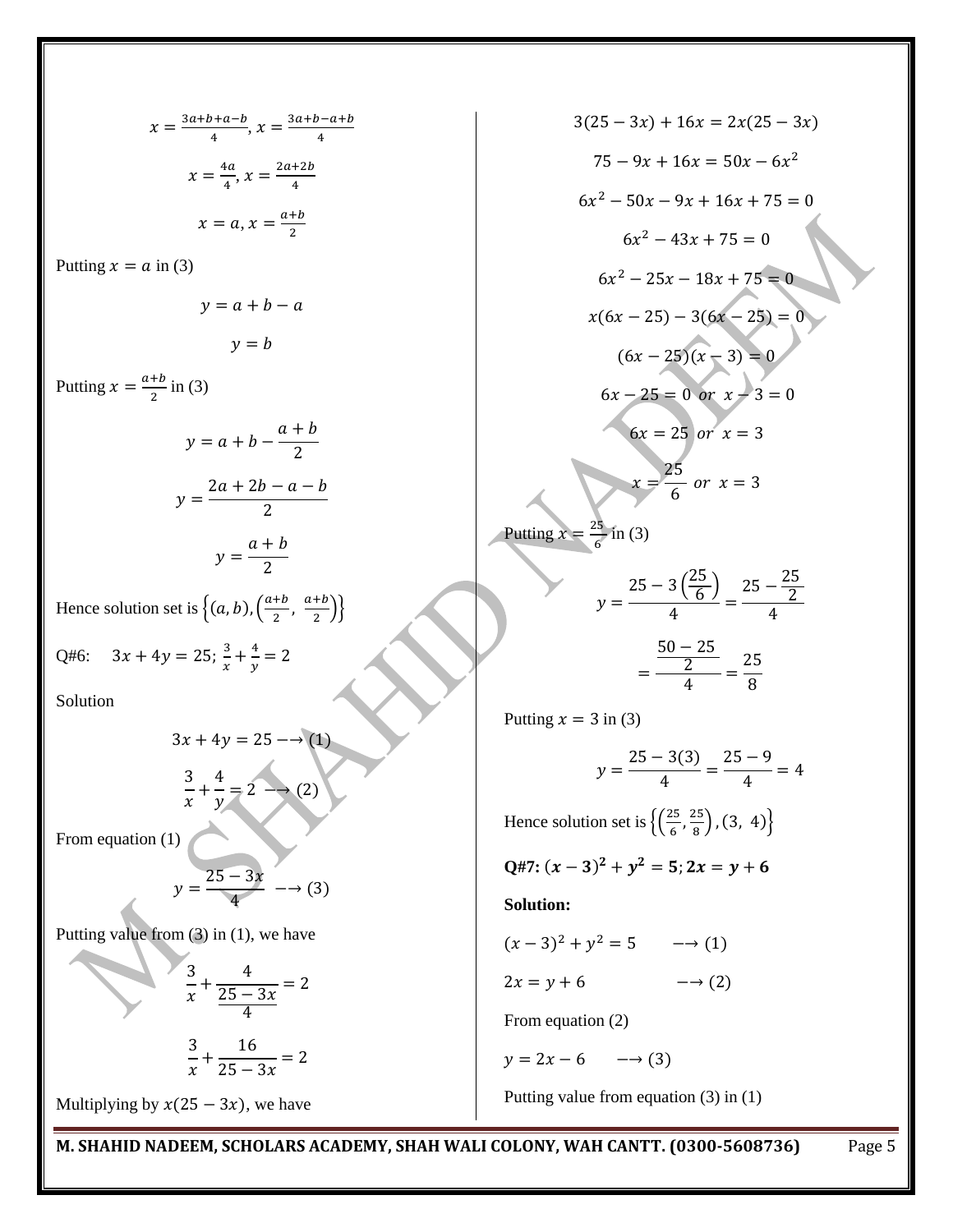$$
(x-3)^2 + (2x-6)^2 = 5
$$
  
\n
$$
x^2 - 6x + 9 + 4x^2 - 24x + 36 = 5
$$
  
\n
$$
5x^2 - 30x + 45 - 5 = 0
$$
  
\n
$$
5x^2 - 30x + 40 = 0
$$
  
\n
$$
5(x^2 - 6x + 8) = 0
$$
  
\n
$$
x^2 - 6x + 8 = 0
$$
  
\n
$$
x^2 - 2x - 4x + 8 = 0
$$
  
\n
$$
x(x-2) - 4(x-2) = 0
$$
  
\n
$$
(x-2)(x-4) = 0
$$
  
\n
$$
x-2 = 0 \text{ or } x-4 = 0
$$
  
\n
$$
x = 2 \text{ or } x = 4
$$
  
\nPutting  $x = 2$  in (3)  
\n
$$
y = 2(2) - 6
$$
  
\n
$$
y = 2
$$
  
\nPutting  $x = 4$  in (3)  
\n
$$
y = 2(4) - 6
$$
  
\n
$$
y = 2
$$
  
\nHence solution set is {(2, -2), (4, 2)}  
\nQ#8:  $(x + 3)^2 + (y - 1)^2 = 5$ ;  $x^2 + y^2 + 2x = 9$   
\nSolution:  
\n
$$
(x + 3)^2 + (y - 1)^2 = 5
$$
  $\longrightarrow$  (1)  
\n
$$
x^2 + y^2 + 2x = 9
$$
  $\longrightarrow$  (2)  
\nFrom equation (1)  
\n
$$
x^2 + 6x + 9 + y^2 - 2y + 1 = 5
$$
  
\n
$$
x^2 + y^2 + 6x - 2y = -5 \longrightarrow
$$
 (3)  
\nSubtracting equations (2) and (3)

 $x^2 + y^2$  $x^2 + y^2$  $\frac{- - -}{4x - 2y = -14}$  $2x - y = -7$  $y = 2x + 7$  $\rightarrow$  (4) Putting value from equation (4) in (2)  $x^2 + (2x + 7)^2$  $x^2 + 4x^2$  $5x^2$  $x^2$  $x^2$  $x(x+4) + 2(x+4) = 0$  $(x+4)(x+2) = 0$  $x + 4 = 0$  or  $x + 2 = 0$  $x = -4$  or  $x = -2$ Putting  $x = -4$  in equation (4)  $y = 2(-4) + 7$  $y = -8 + 7$  $y=-1$ Putting  $x = -2$  in equation (4)  $y = 2(-2) + 7$  $y = -4 + 7$  $y = 3$ Hence solution set is  ${(-4, -1), (-2, 3)}$ Q#9:  $x^2 + (y+1)^2 = 18$ ;  $(x+2)^2 + y^2$ **Solution:**   $x^2 + (y+1)^2$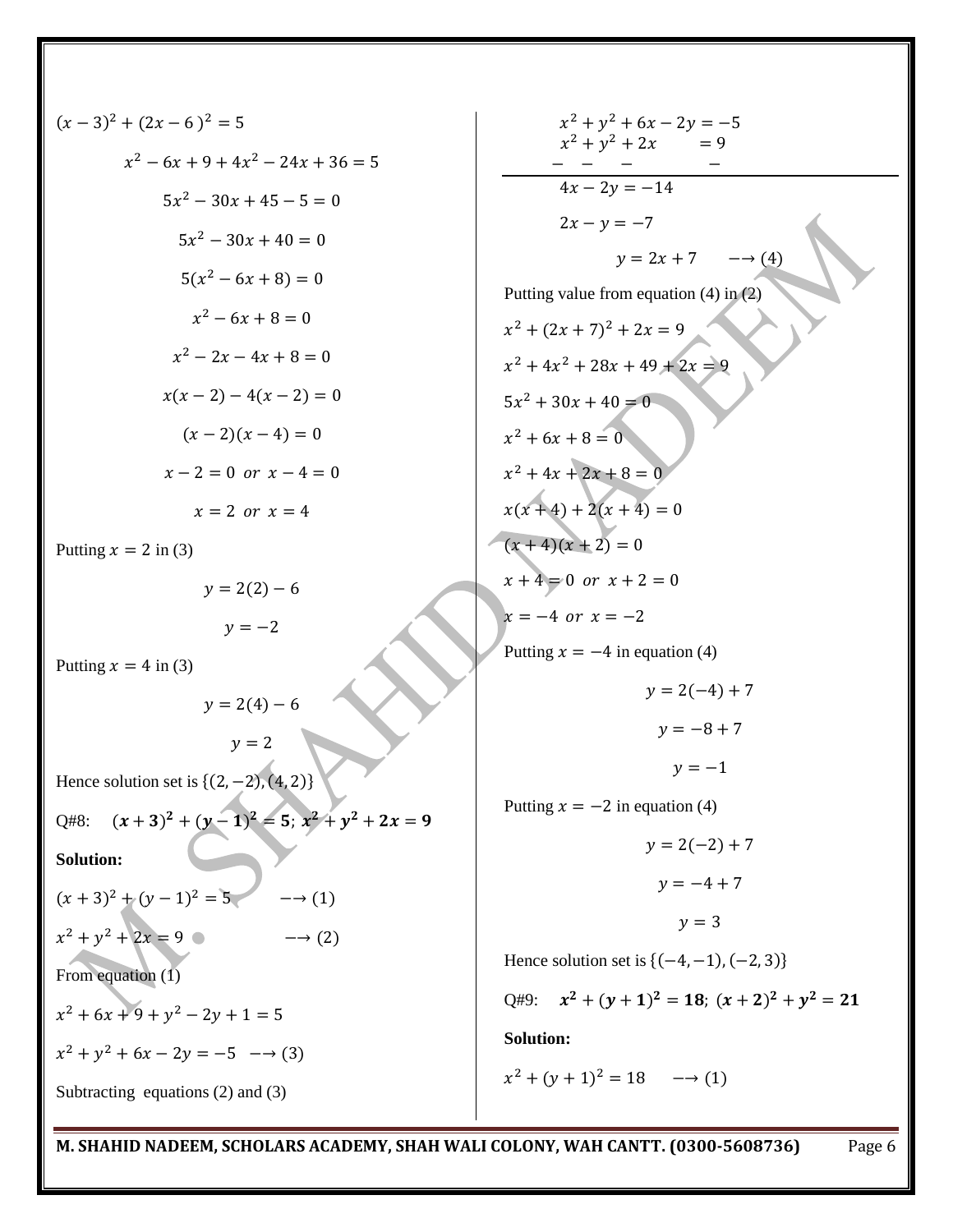√ ( ) From equation (1) √ √ Putting in equation (5) From equation (2) √ ( ) √ Subtracting equations (3) and (4) Hence solution set is √ √ √ √ {( ) ( )} Q#10: **Solution:**  Putting value from equation (5) in (3) From equation (2) Subtracting equations (1) and (3) Using quadratic formula √ √ √ Putting value from equation (4) in (1) √ √ √ Putting in equation (5)